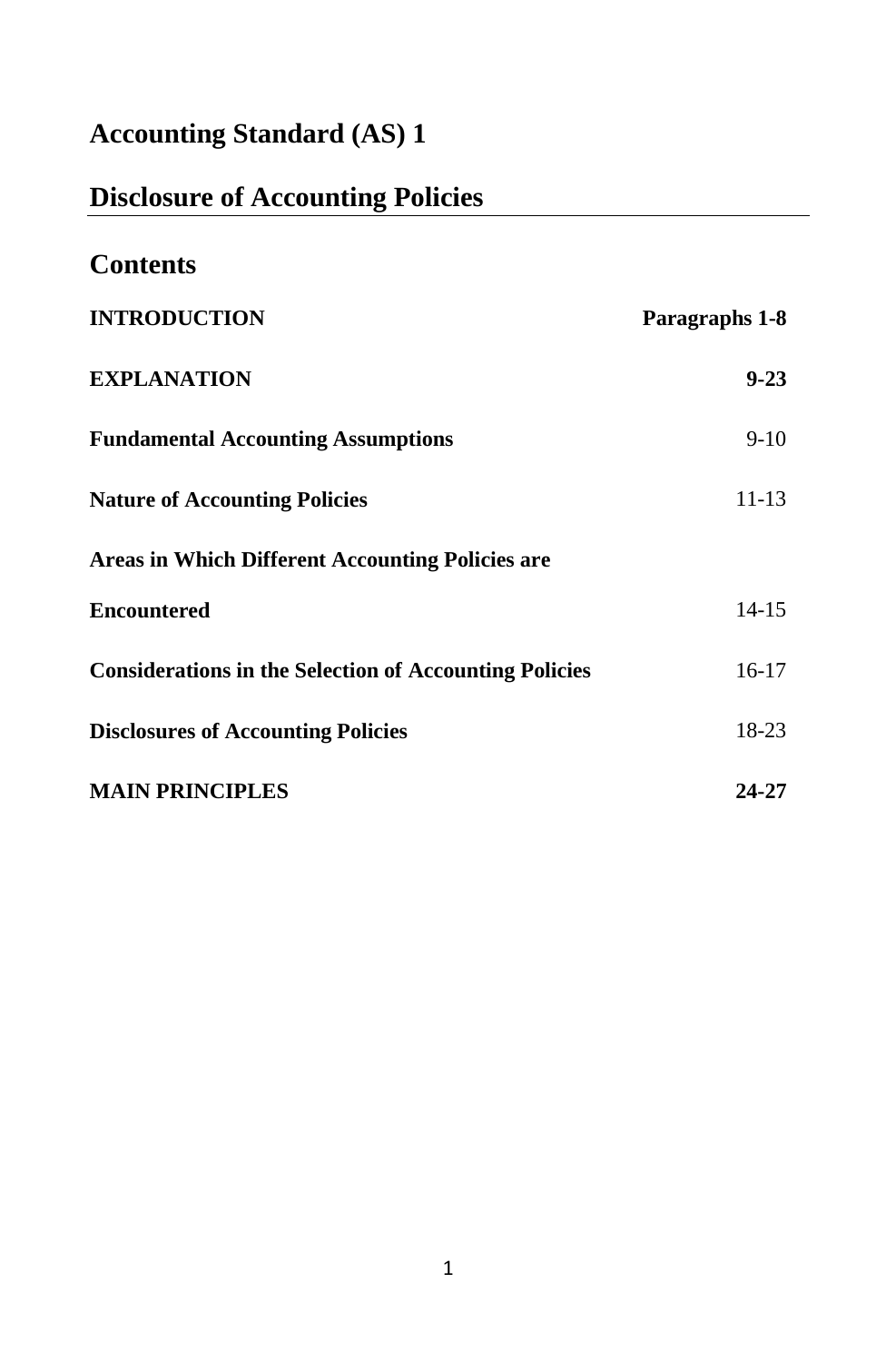# **Accounting Standard (AS) 1**

#### **Disclosure of Accounting Policies#**

*(This Accounting Standard includes paragraphs set in bold italic type and plain type, which have equal authority. Paragraphs in bold italic type indicate the main principles. This Accounting Standard should be read in the context of the General Instructions contained in part A of the Annexure to the Notification.)*

## **Introduction**

1. This Standard deals with the disclosure of significant accounting policies followed in preparing and presenting financial statements.

2. The view presented in the financial statements of an enterprise of its state of affairs and of the profit or loss can be significantly affected by the accounting policies followed in the preparation and presentation of the financial statements. The accounting policies followed vary from enterprise to enterprise. Disclosure of significant accounting policies followed is necessary if the view presented is to be properly appreciated.

3. The disclosure of some of the accounting policies followed in the preparation and presentation of the financial statements is required by law in some cases.

4. The Institute of Chartered Accountants of India has, in Standard issued by it, recommended the disclosure of certain accounting policies, e.g., translation policies in respect of foreign currency items.

5. In recent years, a few enterprises in India have adopted the practice of including in their annual reports to shareholders a separate statement of accounting policies followed in preparing and presenting the financial statements.

6. In general, however, accounting policies are not at present regularly and fully disclosed in all financial statements. Many enterprises include in the Notes on the Accounts, descriptions of some of the significant accounting policies. But the nature and degree of disclosure vary considerably between the corporate and the non-corporate sectors and between units in the same sector.

7. Even among the few enterprises that presently include in their annual reports a separate statement of accounting policies, considerable variation exists. The statement of accounting policies forms part of accounts in some cases while in others it is given as supplementary information.

8. The purpose of this Standard is to promote better understanding of financial statements by establishing through an accounting standard the disclosure of significant accounting policies and the manner in which accounting policies are disclosed in the financial statements. Such disclosure would also facilitate a more meaningful comparison

 $\overline{\phantom{a}}$  $*$  This AS was notified vide Notification G.S.R. 739(E) dated 07<sup>th</sup> December, 2006.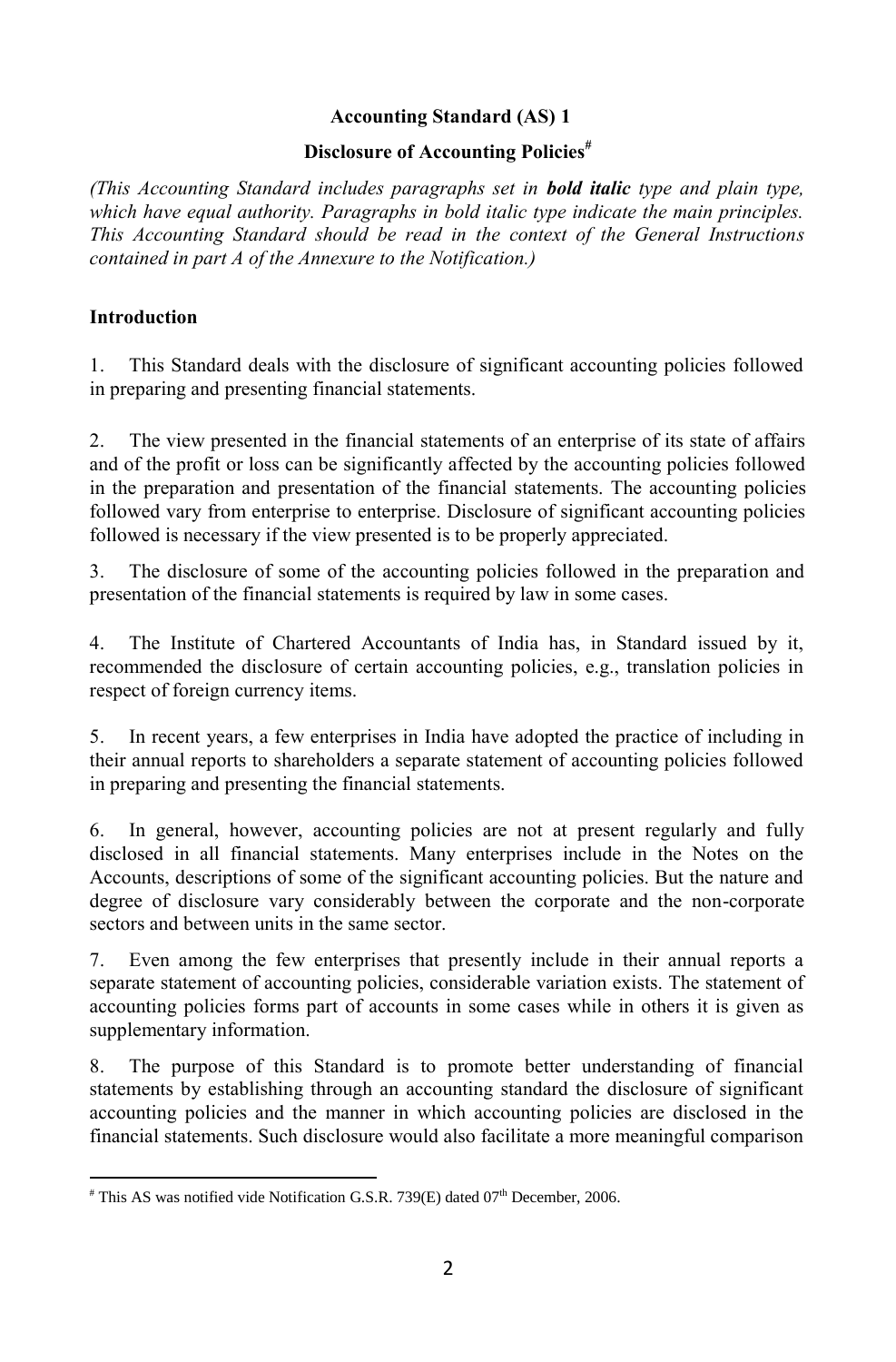between financial statements of different enterprises.

## **Explanation**

## **Fundamental Accounting Assumptions**

9. Certain fundamental accounting assumptions underlie the preparation and presentation of financial statements. They are usually not specifically stated because their acceptance and use are assumed. Disclosure is necessary if they are not followed.

- 10. The following have been generally accepted as fundamental accounting assumptions:
	- *a. Going Concern*

The enterprise is normally viewed as a going concern, that is, as continuing in operation for the foreseeable future. It is assumed that the enterprise has neither the intention nor the necessity of liquidation or of curtailing materially the scale of the operations.

*b. Consistency*

It is assumed that accounting policies are consistent from one period to another.

*c. Accrual*

Revenues and costs are accrued, that is, recognised as they are earned or incurred (and not as money is received or paid) and recorded in the financial statements of the periods to which they relate. (The considerations affecting the process of matching costs with revenues under the accrual assumption are not dealt with in this Standard)

### **Nature of Accounting Policies**

11. The accounting policies refer to the specific accounting principles and the methods of applying those principles adopted by the enterprise in the preparation and presentation of financial statements.

12. There is no single list of accounting policies which are applicable to all circumstances. The differing circumstances in which enterprises operate in a situation of diverse and complex economic activity make alternative accounting principles and methods of applying those principles acceptable. The choice of the appropriate accounting principles and the methods of applying those principles in the specific circumstances of each enterprise calls for considerable judgement by the management of the enterprise.

13. The various Standards of the Institute of Chartered Accountants of India combined with the efforts of government and other regulatory agencies and progressive managements have reduced in recent years the number of acceptable alternatives particularly in the case of corporate enterprises. While continuing efforts in this regard in future are likely to reduce the number still further, the availability of alternative accounting principles and methods of applying those principles is not likely to be eliminated altogether in view of the differing circumstances faced by the enterprises.

# **Areas in Which Differing Accounting Policies are Encountered**

14. The following are examples of the areas in which different accounting policies may be adopted by different enterprises.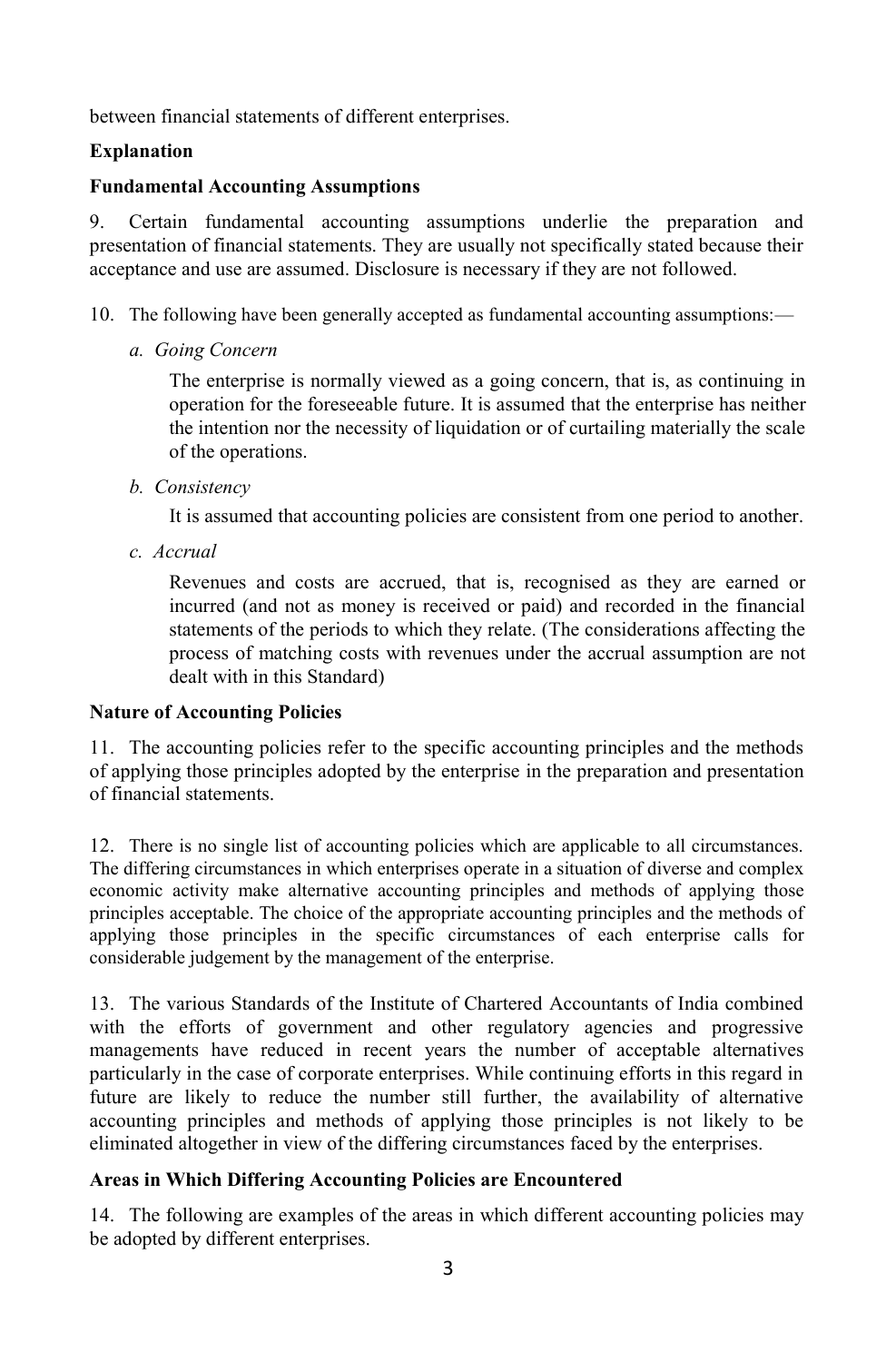- (a) Methods of depreciation, depletion and amortisation
- (b) Treatment of expenditure during construction
- (c) Conversion or translation of foreign currency items
- (d) Valuation of inventories
- (e) Treatment of goodwill
- (f) Valuation of investments
- (g) Treatment of retirement benefits
- (h) Recognition of profit on long-term contracts
- (i) Valuation of fixed assets
- (j) Treatment of contingent liabilities.
- 15. The above list of examples is not intended to be exhaustive.

### **Considerations in the Selection of Accounting Policies**

16. The primary consideration in the selection of accounting policies by an enterprise is that the financial statements prepared and presented on the basis of such accounting policies should represent a true and fair view of the state of affairs of the enterprise as at the balance sheet date and of the profit or loss for the period ended on that date.

17. For this purpose, the major considerations governing the selection and application of accounting policies are:—

*a. Prudence*

In view of the uncertainty attached to future events, profits are not anticipated but recognised only when realised though not necessarily in cash. Provision is made for all known liabilities and losses even though the amount cannot be determined with certainty and represents only a best estimate in the light of available information.

*b. Substance over Form* 

The accounting treatment and presentation in financial statements of transactions and events should be governed by their substance and not merely by the legal form.

*c. Materiality*

Financial statements should disclose all "material" items, i.e. items the knowledge of which might influence the decisions of the user of the financial statements.

### **Disclosure of Accounting Policies**

18. To ensure proper understanding of financial statements, it is necessary that all significant accounting policies adopted in the preparation and presentation of financial statements should be disclosed.

19. Such disclosure should form part of the financial statements.

20. It would be helpful to the reader of financial statements if they are all disclosed as such in one place instead of being scattered over several statements, schedules and notes.